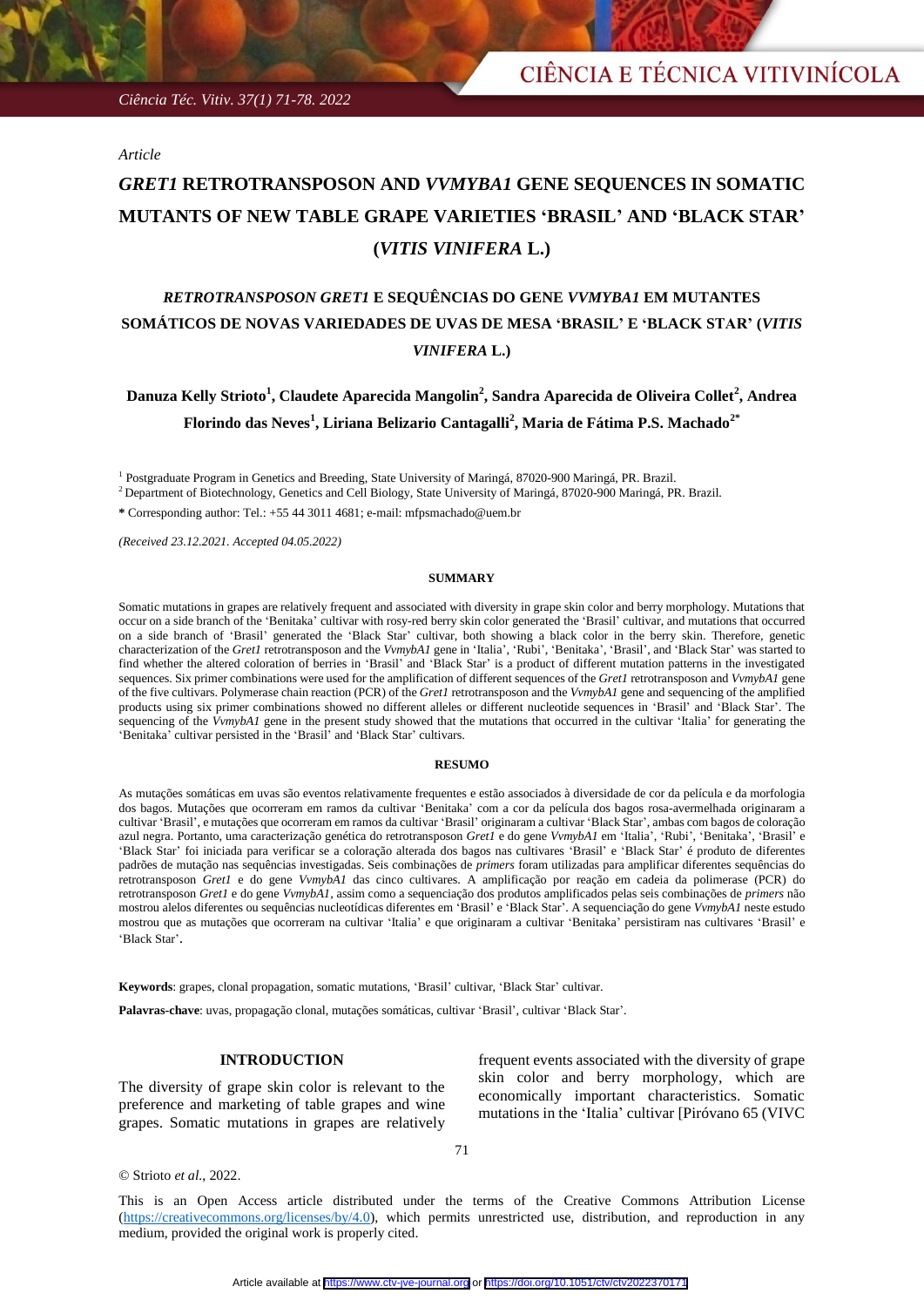5582: *Vitis* International Variety Catalogue (www.vivc.de) database)] and its somatic mutants have been the biological source for at least five new varieties of table grape. 'Italia' (white berries) is a hybrid of the cross between 'Bicane' (white berries; VIVC nº 1341) and 'Muscat Hamburg' (black berries; VIVC nº 8226) bred by Ângelo Pirovano in Italy. Independent mutations that occurred on side branches of the 'Italia' cultivar generated the 'Rubi' (VIVC nº 22689; Kishino and Mashima, 1980), 'Benitaka' (VIVC nº 19816; Sousa, 1996), and 'Redimeire' (Pires *et al*., 2003) cultivars. Mutations that occurred on side branches of the 'Benitaka' cultivar generated the 'Brasil' cultivar (VIVC nº 19817; Gonçalves, 1995), and mutations that occurred on side branches of the 'Brasil' cultivar generated the 'Black Star' cultivar (Roberto *et al*., 2012). The light rosy-red color of the berry skin and a more intense and uniform rosy-red color are observed in the 'Rubi' and 'Benitaka' cultivars, respectively, while black and red colors have been observed for the berry skin and pulp, respectively, of the 'Brasil' cultivar. The most striking feature that distinguishes the 'Black Star' grape as a new variety from the 'Brasil' cultivar is the ellipsoid and elongated shape of its berries.

Several biochemical and molecular markers have been used to assess the genetic divergence between the 'Italia' cultivar, showing the green color of the berry skin and its colored somatic mutants (Oliveira-Collet *et al*., 2005; Orasmo *et al*., 2007; Maia *et al*., 2009, 2018; Strioto *et al*., 2019a,b). However, the biochemical and molecular divergence analysis could not explain the differences between the colors and shapes of the grape berries of the different cultivars. Berry skin color differences may reflect the polymorphism of genes controlling pigment distribution in them but not of genes associated with intermediary metabolism or with determined DNA segments distributed in the genome of the cultivars. However, Xia *et al.* (2021) have suggested that the methylation levels of the *VvmybA1* promoter play a crucial role in regulating grape skin coloration. The high methylation level of the *VvmybA1* promoter was positively correlated with low concentration of anthocyanins. The color of red and black grapes may result from the formation, accumulation, and distribution of anthocyanins, which exist in the berry skin. Expression of the gene encoding UDP-glucose: flavonoid 3-O-glucosyltransferase (UFGT) is essential for anthocyanin synthesis in grapes (Boss *et al*., 1996a,b; Ford *et al*., 1998). *UFGT* is expressed in all colored cultivars but is not expressed in white cultivars (Kobayashi *et al*., 2001). *UFGT* transcription is regulated by two MybA transcription factors that are encoded by the genes *VvmybA1* and *VvmybA2,* organized in a cluster on chromosome 2 (Kobayashi *et al*., 2002) while a set of three functional genes (*VvmybA1*, *VvmybA2*, and *VvmybA3*) for *UFGT* transcription factors are

associated with the grape berry pigmentation pathway (Walker *et al*., 2007).

Kobayashi *et al*. (2005) showed that *VvmybA1* plays an important role in regulating anthocyanin biosynthesis in grapes. The emergence of the white berry genotype is a result of silencing the *VvmybA1* gene (Kobayashi *et al*., 2005; Walker *et al*., 2007) because of the insertion of the retrotransposon *Gret1* into its promoter (Lijavetzky *et al*., 2006; This *et al.*, 2006; Azuma *et al*., 2009). The bud-mutation from white to red berry skin in grapes is caused by the deletion of the retrotransposon inserted into *VvmybA1*. Cultivars with *Gret1* inserted into the promoter region of the *VvmybA1* gene (*VvmybA1a* allele) in homozygosity do not produce anthocyanins, as in the case of the white cultivar 'Italia', whereas colored cultivars have at least one functional *VvmybA1* allele (*VvmybA1b* or *VvmybA1c*). An intra-long terminal repeat (LTR) recombination between the 5′-LTR and 3′-LTR in the *Gret1* gene led to the loss of an internal part of the retrotransposon and caused the recovery of *VvmybA1* expression (allele *VvmybA1b*) and anthocyanins production in the colored berries of 'Ruby Okuyama' (Kobayashi *et al*., 2004, 2005). Kobayashi *et al*. (2004) showed that the cultivar 'Ruby Okuyama' is heterozygous for the *VvmybA1a* and *VvmybA1b* alleles. However, Azuma *et al*. (2009) reported that the recovery of the pink skin color in 'Benitaka' was determined by the occurrence of the functional allele *VvmybA1BEN* at the *VvmybA1* locus, supposedly produced by homologous recombination between *VvmybA1a* and *VvmybA3*. 'Benitaka' has the *VvmybA1* locus in heterozygous with the *VvmybA1a* allele (non-functional) and a new *VvmybA1BEN* allele that restores the transcription of the *VvmybA1* gene.

The events involved in restoring the transcriptional activity of the *VvmybA1* gene have been reported for the 'Ruby Okuyama' and 'Benitaka' cultivars. However, reports that address any changes in the *VvmybA1* gene related to the change in color from black detected in the berry skin of the 'Brasil' and 'Black Star' cultivars were not found in the literature. Black grape cultivars stand out for their high content of phenolic compounds and antioxidant properties (Hadidi *et al*., 2014). Furthermore, the antibacterial properties (Georgiev *et al*., 2014) and the highest nutraceutical properties (Crupi *et al*., 2015) reported for black grapes encourage researchers to investigate and understand their generation. The current study investigates sequences of the *Gret1* retrotransposon and the *VvmybA1* gene in the 'Italia', 'Rubi', 'Benitaka', 'Brasil', and 'Black Star' cultivars to find if the altered coloration of berries in the 'Brasil' and 'Black Star' cultivars is a product of different mutation patterns in the *Gret1* retrotransposon and *VvmybA1* sequences.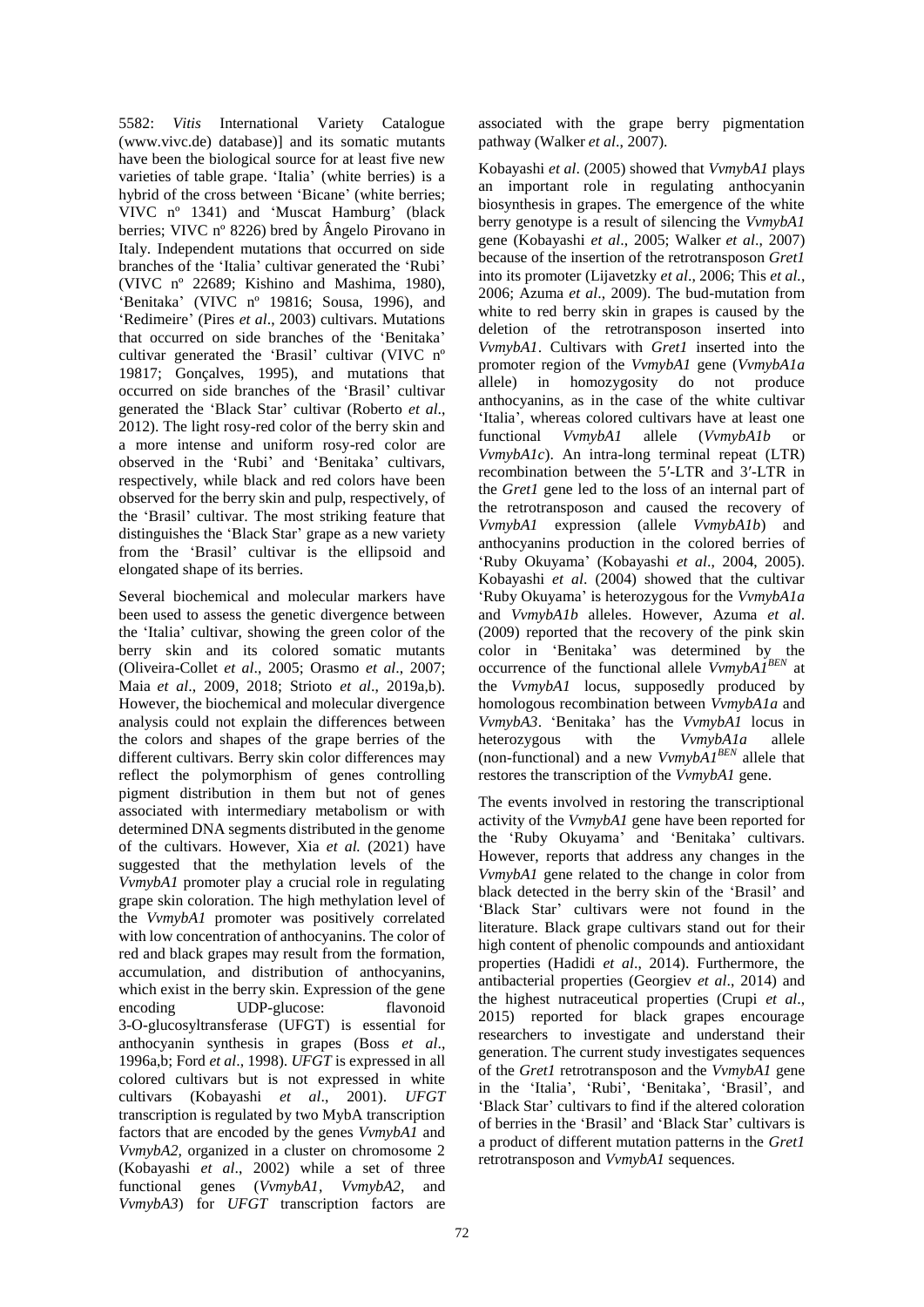## **MATERIALS AND METHODS**

## **Polymerase chain reaction (PCR) amplification of the** *Gret1* **retrotransposon and the** *VvmybA1* **gene in cultivars**

The origin of the 'Brasil' and 'Black Star' cultivars and striking features of the shape and color of the berries that distinguish the 'Rubi', 'Benitaka', 'Brasil', and 'Black Star' grapes as new varieties from the 'Italia' cultivar are shown in Figure 1. Partially expanded contaminant-free leaves were collected from four plants of each vineyard of 'Italia', 'Rubi', 'Benitaka', 'Brasil', and 'Black Star' cultivars, established at 23° 30′ 56″ S/51° 47′ 57″ W, in Marialva, Paraná state, Brazil. Samples were individually stored in labeled plastic screen bags to avoid mixing of grape varieties, maintained on ice (at 4 °C), transferred to the laboratory, frozen in liquid nitrogen, and stored at -80 °C until DNA extraction. DNA was extracted from leaf tissues following Thomas *et al*. (1993), with minor modifications reported by Strioto *et al*. (2019a), which specified using 100 mg leaves from individual plants instead of 2.0 g. Leaf samples from each plant were centrifuged for 10 min at 3000 rpm at room temperature ( $\sim$ 22 °C). DNA quantity was determined using a Picodrop Spectrophotometer (Pico 100; version 4.0/21/03/11). The average concentration of DNA was between 33 ng/uL and 450 ng/uL per sample. After quantification, DNA samples were diluted to a final concentration of 10 ng/L until use. Amplification reactions were performed using DNA extracted from 20 young leaves obtained from five cultivars, and the "F" (forward) and "R" (reverse) primers a, d3, b, e1, c, and d (Table I).



**Figure 1.** Origin of the 'Brasil' and 'Black Star' cultivars, and striking features of the shape and color of their berries that distinguishes the five grape cultivars.

Combinations of primers  $a^{(F)}-d3^{(R)}$ ,  $b^{(F)}-d3^{(R)}$ ,  $b^{(F)}$ -e1<sup>(R)</sup> (Lijavetzky *et al.*, 2006),  $a^{(F)}$ -c<sup>(R)</sup>,  $b^{(F)}$ -c<sup>(R)</sup> (Kobayashi *et al*., 2004; Azuma *et al*., 2007), and  $b^{(F)}$ -d<sup>(R)</sup> (Mitani *et al.*, 2009) were used for amplification of different sequences of the *Gret1* retrotransposon and the *VvmybA1* gene in the 'Italia', 'Rubi', 'Benitaka', 'Brasil', and 'Black Star' cultivars (Figure 2).

#### **Table I**

Sequences of primers used for amplifying different sequences of the *Gret1* retrotransposon and the *VvmybA1* gene

| Primer name  | Gene    | Primer sequence                          |
|--------------|---------|------------------------------------------|
| a            | VvmybA1 | AAAAAGGGGGCAATGTAGGGACCC <sup>(F)</sup>  |
| d3           | VvmybA1 | CCTGCAGCTTTTTCGGCATCT <sup>(R)</sup>     |
| $\mathbf b$  | VvmybA1 | GGACGTTAAAAAATGGTTGCACGTG <sup>(F)</sup> |
| e1           | VvmybA1 | GTCTTTCGCTTGCCAACTGT <sup>(R)</sup>      |
| $\mathbf{c}$ | VvmybA1 | GAACCTCCTTTTTGAAGTGGTGACT <sup>(R)</sup> |
| d            | VvmybA1 | CACAGACAGCGCCAATGTTGT <sup>(R)</sup>     |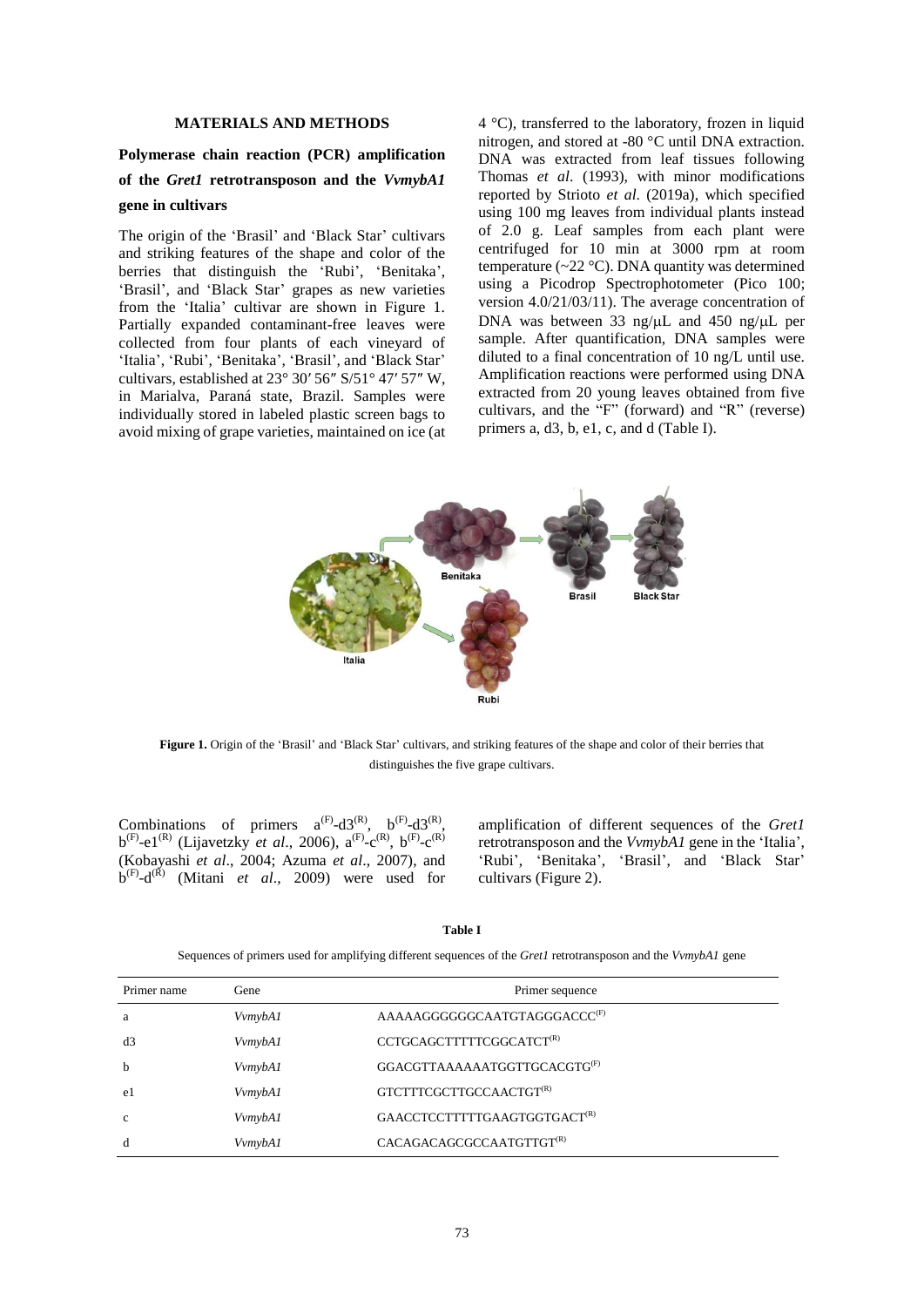

**Figure 2.** Combinations of primers used for amplifying different sequences of the *Gret1* retrotransposon and the *VvmybA1* gene. In A, the *Gret1* retrotransposon is inserted in the promoter of the *VvmybA1* gene in 'Italia'. B shows an intra-LTR recombination between the 5′-LTR and 3′-LTR in the *Gret1* gene in 'Ruby Okuyama' (according to Kobayashi *et al*., 2004).

PCR was performed with 20 μL, containing 20 ng of genomic DNA,  $1 \times$  buffer (10 mM Tris–HCl pH 8.8), 2.0 mM of  $MgCl<sub>2</sub>$ , 0.2 mM each of dATP, dGTP, dCTP, and dTTP, 0.3 μM of each primer, one unit of Taq polymerase platinum (Invitrogen; Lonza Bioscience, Morrisville, NC, USA), and Milli-Q water to bring the reaction to the final volume. PCR was performed on a Veriti thermal cycler (Applied Biosystems), and the cycling conditions were as follows: initial denaturation at 95 °C for 3 min, followed by 34 cycles at 94 °C for 30 s, annealing at 60–65 °C for 30 s, and extension at 72 °C for 60 s. A final extension step was performed at 72 °C for 5 min. After DNA amplification, 4 μL loading buffer (0.25% bromophenol blue and 30% glycerol) was added to each amplification product, and electrophoresis was performed on a 1.2% agarose gel with  $0.5 \times$  TBE buffer (44.5 mM Tris-borate and 1 mM EDTA) at 60 V for 4 h. After electrophoresis, the gels were stained with ethidium bromide at 0.5 μg/mL, and images were acquired with a Molecular Image LOCCUS L-PIX-HE system using Picasa 3. The size of the PCR products was determined using a 1-kb DNA ladder (Invitrogen).

## **Sequencing of the amplified products with primers specific for the** *Gret1* **retrotransposon and the**

### *VvmybA1* **gene**

One DNA sample of each cultivar ('Italia', 'Rubi', 'Benitaka', 'Brasil', and 'Black Star') was amplified using primer combinations  $a^{(F)}$ -d3<sup>(R)</sup>,  $b^{(F)}$ -d3<sup>(R)</sup>,  $b^{(F)}$  $-e^{[(R)}, a^{(F)}-c^{(R)}, b^{(F)}-c^{(R)},$  and  $b^{(F)}-d^{(R)}$  and outsourced to Biotecnologia Pesquisa e Inovação (BPI), Technology, Research, and Innovation in Botucatu, São Paulo, Brazil for sequencing. The BigDye® Terminator v3.1 Cycle Sequencing Kit

(Applied Biosystems) was utilized for sequencing, and ethanol/EDTA/sodium acetate was used for the precipitation reaction, according to the protocol suggested by the manufacturer. Sequencing was performed by capillary electrophoresis using an ABI 3730 Genetic Analyzer (Applied Biosystems). Chromas software (Technelysium DNA sequencing software; http://technelysium.com.au/wp/) was used to identify the amplified nucleotide sequences in the five cultivars.

Basic local alignment search tool (Altschul *et al*., 1990) was used to compare the sequences obtained with the sequences available in the NCBI database. The AB111100.1 sequence of the 'Italia', which is 20,286-bp long comprising the *Gret1* retrotransposon and the *VvmybA1* gene, was used to align the sequences, amplified using the six primer combinations. BioEdit (Hall, 1999) was used to align the sequencing results with the AB111100.1 sequence available in the database [\(https://www.ncbi.nlm.nih.gov/nuccore/AB111100.](https://www.ncbi.nlm.nih.gov/nuccore/AB111100.1) [1\)](https://www.ncbi.nlm.nih.gov/nuccore/AB111100.1).

#### **RESULTS AND DISCUSSION**

Using the primer combination  $a^{(F)} - d3^{(R)}$  for amplifying the 3′-LTR of the *Gret1* retrotransposon and the beginning of the *VvmybA1* gene (Lijavetzky *et al*., 2006) revealed an allele of 1,200 bp in 'Italia' (*VvmybA1ITA*), 'Rubi', 'Benitaka', 'Brasil', and 'Black Star.' An additional allele of 1,600 bp was observed in 'Benitaka', 'Brasil', and 'Black Star'. The three cultivars 'Benitaka', 'Brasil', and 'Black Star' are heterozygous (*VvmybA1ITA*/*VvmybA1BEN*) at the *VvmybA1* locus (Figure 3A). The primer combination  $b^{(F)}$ -d3<sup>(R)</sup> was also used to amplify the 3′-LTR of *Gret1* retrotransposon and the beginning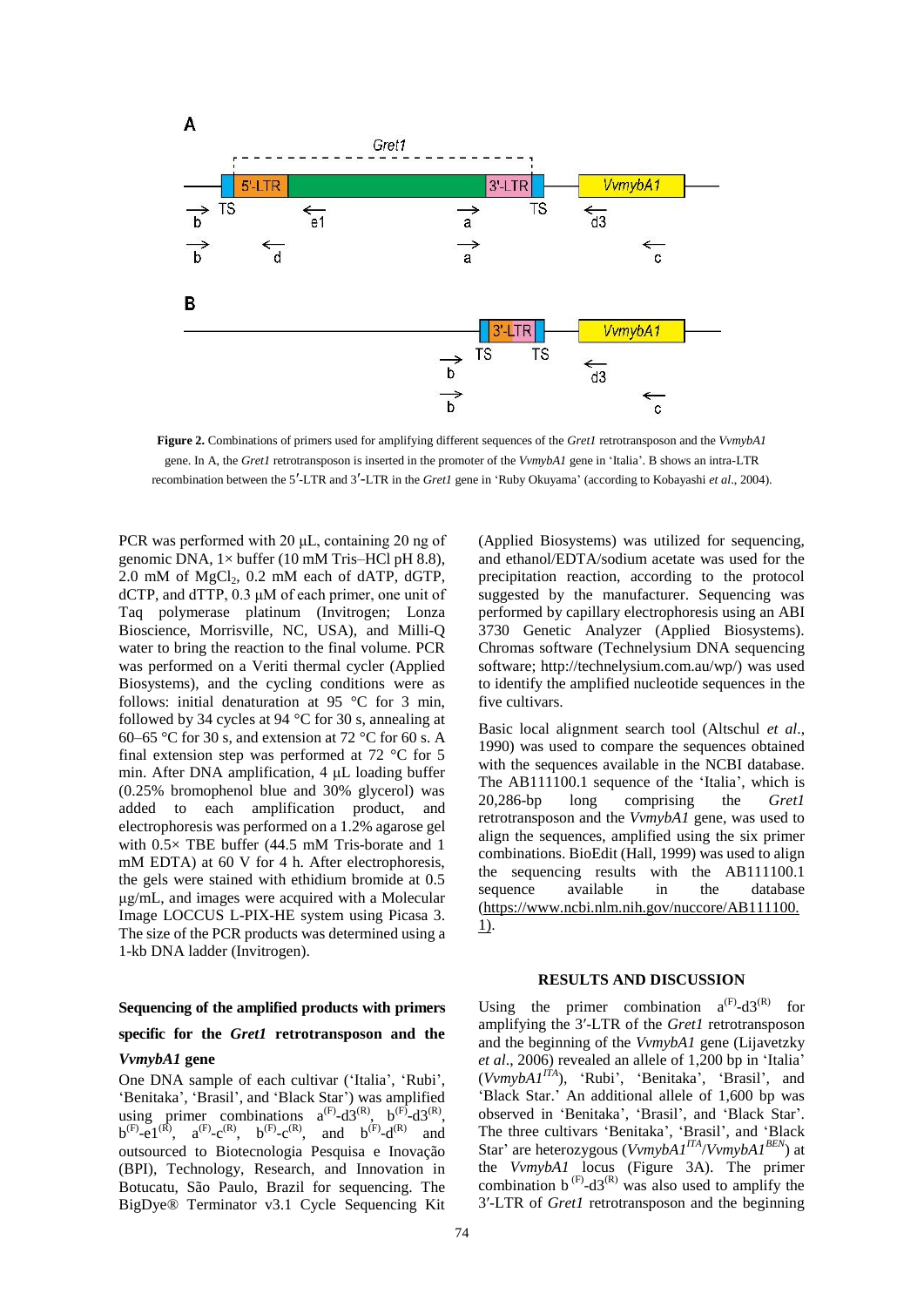of the *VvmybA1* gene (Lijavetzky *et al*., 2006); using this combination revealed an allele of 600 bp in the five cultivars and an allele of 1,400 bp in the 'Rubi' cultivar (*VvmybA1RUB*) (Figure 3B).

The primer combination  $b^{(F)}$ -e1<sup>(R)</sup> used to amplify the 5′-LTR of the *Gret1* retrotransposon (Lijavetzky *et al*., 2006) revealed an allele of 1,100 bp in the five cultivars, showing that 'Italia', 'Rubi', 'Benitaka', 'Brasil', and 'Black Star' cultivars have the *Gret1* retrotransposon inserted into the promoter of the *VvmybA1* gene at one of the homologous chromosomes (Figure 3C). The primer combination  $b^{(F)}$ -d<sup>(R)</sup> used to amplify the 5'-LTR of *Gret1* retrotransposon (Mitani *et al*., 2009) revealed an allele of 1,000 bp in the five cultivars, supporting the evidence that the 'Italia', 'Rubi', 'Benitaka',

'Brasil', and 'Black Star' cultivars have the *Gret1* retrotransposon inserted into the promoter of the *VvmybA1* gene at one of the homologous chromosomes (Figure 3D).

The  $a^{(F)}-c^{(R)}$  primer combination used to amplify the *VvmybA1* locus and the 3′-LTR region of the *Gret1* retrotransposon (Azuma *et al*., 2007) revealed an allele of 1,600 bp in the five cultivars and an allele of 2,000 bp in the 'Benitaka', 'Brasil', and 'Black Star' cultivars (Figure 3E). The  $b^{(F)}-c^{(R)}$  primer combination used to amplify the *VvmybA1* locus and 3′-LTR of the *Gret1* retrotransposon (Azuma *et al*., 2007) revealed an allele of 900 bp in the five cultivars and an allele of 1,600 bp in the 'Rubi' cultivar (Figure 3F).



**Figure 3.** PCR products of specific primer combinations are shown: amplified sequences of the *Gret1* retrotransposon and the *VvmybA1* gene in 'Italia' (lanes 1–4), 'Rubi' (lanes 5–8), 'Benitaka' (lanes 9–12), 'Brasil' (lanes 13–16), and 'Black Star' (lanes 17–20). The  $a^{(F)}$ -d3<sup>(R)</sup> combination evidenced an allele with 1,200 bp in 'Italia' (*VvmybA1<sup>ITA</sup>*) and also in 'Rubi', 'Benitaka', 'Brasil' and 'Black Star', and an allele with 1,600 bp was observed in 'Benitaka', 'Brasil' and 'Black Star' (A); the  $b^{(F)}$ -d3<sup>(R)</sup> combination evidenced an allele with 600 bp in the five cultivars and an allele with 1,400 pb in the 'Rubi' (B); the  $b^{(F)}$ -e1<sup>(R)</sup> combination evidenced an allele with 1,100 bp in the five cultivars (C); the  $b^{(F)}$ -d<sup>(R)</sup> combination evidenced an allele with 1,000 bp in the five cultivars (D); the  $a^{(F)} - c^{(R)}$  combination identified an allele with 1,600 bp in the five cultivars and an allele with 2,000 bp in the 'Benitaka', 'Brasil' and 'Black Star' cultivars  $(E)$  and the  $b^{(F)}-c^{(R)}$  primers identified an allele with 900 bp in the five cultivars and an allele with 1,600 bp in the 'Rubi'(F). M represents the lane loaded with a 1 kb DNA ladder.

The use of the six primer combinations to amplify specific sequences of the *Gret1* retrotransposon and the *VvmybA1* gene in the 'Italia', 'Rubi', 'Benitaka', 'Brasil', and 'Black Star' cultivars showed that the 'Italia' cultivar is homozygous at the *VvmybA1* gene  $(VvmybA1<sup>ITA</sup>/VvmybA1<sup>ITA</sup>)$  and the 'Rubi' and 'Benitaka' cultivars with the *VvmybA1* gene in heterozygous (*VvmybA1ITA*/*VvmybA1RUB* and  $VvmybAJ<sup>ITA</sup>/VvmybAJ<sup>BEN</sup>$ , respectively); this is consistent with the findings of Kobayashi *et al*. (2004) and Azuma *et al*. (2009). The six primer combinations also showed the

*VvmybA1<sup>ITA</sup>/VvmybA1*<sup>*BEN*</sup> genotype in the 'Brasil'</sup> and 'Black Star' cultivars. No additional alleles were observed in the new cultivars as 'Brasil' generated from a somatic mutation in 'Benitaka', and 'Black Star' generated from the 'Brasil' cultivar.

The six PCR products obtained using the  $b^{(F)}-c^{(R)}$ primer combination were sequenced to identify mutation sites in the nucleotide sequences of the *VvmybA1* gene. Sequences amplified by the  $b^{(F)}-c^{(R)}$ primer combination showed changes in nucleotides at three positions in the first intron of *VvmybA1*. Sequences amplified using the  $b^{(F)}-c^{(R)}$  primer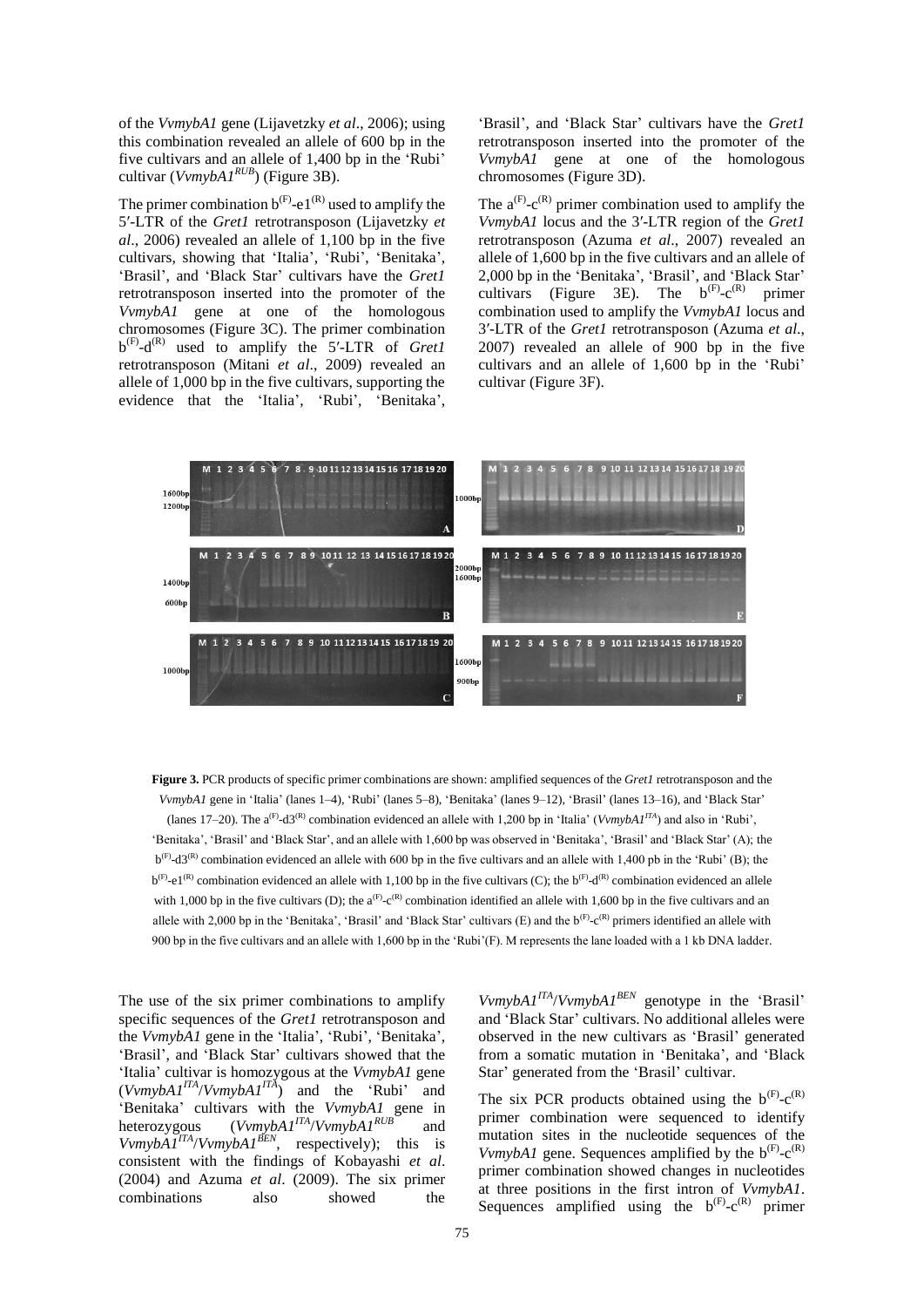combination also showed changes in the nucleotides in the first and third exons of *VvmybA1*. The ATC codon in the first exon of the *VvmybA1* gene encoding the amino acid isoleucine in the 'Italia' and 'Rubi' cultivars was replaced by ACC encoding the amino acid threonine in the 'Benitaka', 'Brasil', and 'Black Star' cultivars (Figure 4A).

The dinucleotide "TA" corresponding to the  $15.437<sup>th</sup>$ and 15,438<sup>th</sup> positions in the "Italia" and "Rubi" cultivars was replaced by the dinucleotide "AG" in the 'Benitaka', 'Brasil', and 'Black Star' cultivars (Figure 4B). The "A" nucleotide at position 15,477 of the first intron of *VvmybA1* in 'Italia' and 'Rubi' was replaced by "G" in the 'Benitaka', 'Brasil', and 'Black Star' cultivars. The deletion of "T" was observed in the third exon of *VvmybA1* in the 'Brasil' cultivar (Figure 4C). The replacement of "T" of the ATC codon in the 'Italia' cultivar by "C" in 'Benitaka', conferring the exchange of the codon for ACC in the first exon of *VvmybA1*, has also been reported by Azuma *et al*. (2009).



**Figure 4.** Sequences amplified using the  $b^{(F)}-c^{\circledast}$  primer combination shows changes of nucleotides in three positions of the first intron of *VvmybA1*: the ATC codon in the first exon of *VvmybA1* encoding the amino acid isoleucine in the 'Italia' and 'Rubi' cultivars was replaced by ACC at position 15327 encoding the amino acid threonine in the 'Benitaka', 'Brasil', and 'Black Star' cultivars (A); the dinucleotide "TA" at the 15437<sup>th</sup> and 15438<sup>th</sup> positions in 'Italia' and 'Rubi' was replaced by the dinucleotide "AG" in 'Benitaka', 'Brasil', and 'Black Star', and nucleotide "A" at position 15477 of *VvmybA1* in the 'Italia' and 'Rubi' was replaced by "G" in 'Benitaka', 'Brasil', and 'Black Star' (B); deletion of a nucleotide "T" is evident in the third exon of *VvmybA1* in 'Brasil' (C).

PCR amplification of the *Gret1* retrotransposon and the *VvmybA1* gene showed no different alleles in 'Benitaka', 'Brasil', and 'Black Star'. Except for the deletion of a nucleotide "T" at position 15,768 of the *VvmybA1* gene in the 'Brasil' cultivar that was present in 'Black Star', the sequencing of the amplified products using the six primer combinations showed no difference in the nucleotide sequences in 'Benitaka', 'Brasil', and 'Black Star'. The deletion of "T" at position 15,768 of the *VvmybA1* gene in the 'Brasil' cultivar that was present in the 'Black Star' cultivar may be due to a somatic mutation that occurred in the 'Brasil' cultivar after the generation of 'Black Star'. It seems that this phenomenon was not associated with the diversity of grape skin color and berry morphology. Somatic mutations in grapes appear to be relatively frequent events that may or may not be associated with the diversity in grape skin color and berry morphology. A higher number of anthocyanins has been reported in black-berried grape cultivars (Conner and Maclean, 2013; Fan *et al*., 2018). Röckel *et al*. (2020) showed that repetitive DNA elements (grapevine color enhancer, GCE) in the promoter of *VvmybA1* were strongly associated with an increase in the expression of *VvmybA1* itself, the *VvUFGT* gene regulated by it, and the anthocyanins content. However, anthocyanins profile variations may be due to the differential accumulation of anthocyanins types (He *et al*., 2010). High levels of cyanidin-based (red) or delphinidin-based anthocyanins (blue to purple) may be determinants of berry skin color (Mu *et al*., 2014; Azuma *et al*., 2015). Thus, the transcript levels of flavonoid 3′-hydroxylase and flavonoid 3′, 5′-hydroxylase may be involved in the biosynthesis of cyanidin-based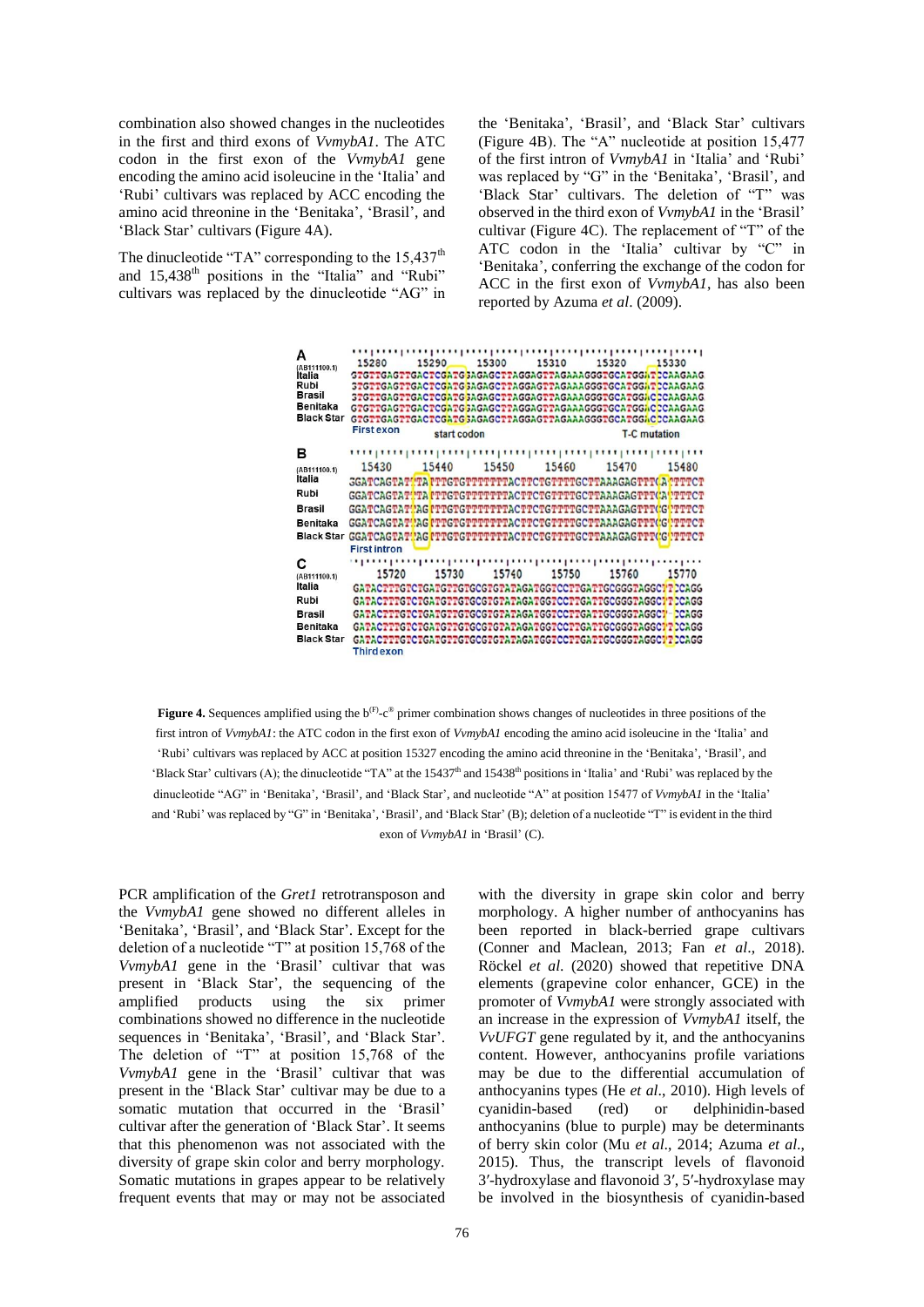and delphinidin-based anthocyanins. Furthermore, several alleles of the *VvmybA1* and *VvmybA2* genes are associated with the regulation of anthocyanins and tannins biosynthesis in grapes (Jiu *et al*., 2021). A detailed functional characterization of the *VvmybA2r* and *VvmybA2w* genes as well as their potential regulatory networks involved in the formation of berry color has been reported by Jiu *et al*. (2021). Investigation of the *VvmybA2* gene and the epigenetic events in the promoter of the *VvmybA1* gene, as suggested by Xia *et al.* (2021), are potential focus areas for future studies to identify events related to changes in color to black, detected in the berry skin of the 'Brasil' and 'Black Star' cultivars.

### **CONCLUSIONS**

Changes detected in the *VvmybA1* gene, which plays an important role in regulating anthocyanins biosynthesis in grapes, did not explain the color change to black in the berries of the 'Brasil' and 'Black Star' cultivars. The sequencing of the *VvmybA1* gene in the present study showed that the mutations that occurred in the cultivar 'Italia' for generating the cultivar 'Benitaka' (replacement of "TA" by "AG" at the 15,437 and 15,438 positions, "A" by "G" nucleotides at position 15,477 of the first intron, and "ATC" by "ACC" codon in the first exon of the *VvmybA1* gene) persisted in the 'Brasil' and 'Black Star' cultivars. Despite the detected differences in the *VvmybA1* gene, specific mutations that occurred only in the 'Brasil' and 'Black Star' cultivars with black berries could not be determined.

#### **ACKNOWLEDGEMENTS**

The authors would like to thank the Coordination for the Upgrading of Higher Education Personnel (CAPES; Coordenação de Aperfeiçoamento de Pessoal de Nível Superior) [Finance Code 001].

**CONFLICTS OF INTEREST:** The authors declare no conflicts of interest.

#### **REFERENCES**

Altschul S.F., Gish W., Miller W., Myers E.W., Lipman D.J., 1990. Basic local alignment search tool. *J. Mol. Biol*., **215**, 403-410.

Azuma A., Ban Y., Sato A., Kono A., Shiraishi M., Yakushiji H., Kobayashi S., 2015. MYB diplotypes at the color locus affect the ratios of tri/di-hydroxylated and methylated/non-methylated anthocyanins in grape berry skin. *Tree Genet. Genom*., **11**, 31.

Azuma A., Kobayashi S., Goto-Yamamoto N., Shiraishi M., Mitani N., Yakushiji H., Koshita Y., 2009. Color recovery in berries of grape (*Vitis vinifera* L.) 'Benitaka', a bud sport of 'Italia', is caused by a novel allele at the *VvmybA1* locus. *Plant Sci.,* **176**, 470-478.

Azuma A., Kobayashi S., Yakushiji H., Yamada M., Mitani N., Sato A., 2007. *VvmybA1* genotype determines grape skin color. *Vitis,* **46**, 154-155.

Boss P.K., Davies C., Robinson S.P., 1996a. Expression of anthocyanin biosynthesis pathway genes in red and white grapes. *Plant Mol. Biol*., **32**, 565-569.

Boss P.K., Davies C., Robinson S.P., 1996b. Anthocyanin composition and anthocyanin pathway gene expression in grapevine sports differing in berry skin color. *Aust. J. Grape Wine Res.,* **2**, 163-170.

Conner P.J., Maclean D., 2013. Fruit anthocyanin profile and berry color of Muscadine grape cultivars and Muscadinia germplasm. *[Hort.](https://d.docs.live.net/175982fa29902ee6/Documentos/Danuza/Doutorado/manuscrito%202/Ciencia%20e%20Técnica%20Vitivinicola/DECISION/Hort.%20Sci) Sci.,* **48**, 1235-1240.

Crupi P., Bergamini C., Perniola R., Dipalmo T., Clodoveo M., Antonacci D., 2015. A chemometric approach to identify the grape cultivar employed to produce nutraceutical fruit juice. *Eur. Food Res. Technol*., **241**, 487-496.

Fan X., Zhao R., Wang Q., Liu C., Fang J., 2018. Anthocyanin composition and *MybA*-related genotype in Kyoho grape and its derivatives. *Hortscience,* **53**, 1766-1771.

Ford C.M., Boss P.K., Hoj P.B., 1998. Cloning and characterization of *Vitis vinifera* UDP-glucose: flavonoid 3-*O*-glucosyltransferase, a homologue of the enzyme encoded by the maize Bronze-1 locus that may primarily serve to glucosylate anthocyanidins in vivo. *J. Biol. Chem.,* **273**, 9224-9233.

Georgiev V., Ananga A., Tsolova V., 2014. Recent advances and uses of grape flavonoids as nutraceuticals. *Nutrients,* **6**, 391-415.

Gonçalves J.A., 1995. Paraná descobre nova variedade de uva. André Lahóz (ed.) Folha de São Paulo, São Paulo, 12 dez. Agrofolha, 1.

Hadidi M., Nouri M., Sabaghpour S., Garmakhany A.D., 2014. Comparison of phenolic compounds and antioxidante properties of black grape extract, concentrate and residual. *J. Essent. Oil Bear Plants,* **17**, 1181-1186.

Hall T.A., 1999. BioEdit: a user-friendly biological sequence alignment editor and analysis program for Windows 95/98/NT. *Nucl. Acids Symp. Series,* **41**, 95-98.

He F., Mu L., Yan G.L., Liang N.N., Pan Q.H., Wang J., Reeves M.J., Duan C.Q., 2010. Biosynthesis of anthocyanins and their regulation in colored grapes. *Molecules,* **15**, 9057-9091.

Jiu S., Guan L., Leng X., Zhang K., Haider M.S., Yu X., Zhu X., Zheng T., Ge M., Wang C., Jia H., Shangguan L., Zhang C., Tang X., Abdullah M., Javed H.U., Han J., Dong Z., Fang J., 2021. The role of *VvMYBA2r* and *VvMYBA2w* alleles of the *MYBA2* locus in the regulation of anthocyanin biosynthesis for molecular breeding of grape (*Vitis* spp.) skin coloration. *Plant Biotechnol. J.,* **19**, 1216-1239.

Kishino A., Mashima M., 1980. Uva: *Vitis vinifera* L. In: Manual agropecuário do Paraná. Londrina: IAPAR, 138-177.

Kobayashi S., Goto-Yamamoto N., Hirochika H., 2004. Retrotransposon-induced mutations in grape skin color. *Science,* **304**, 982.

Kobayashi S., Ishimaru M., Ding C.K., Yakushiji H., Goto N., 2001. Comparison of UDP-glucose: flavonoid 3-O-glucosyltransferase (UFGT) gene sequences between white grapes (*Vitis vinifera*) and their sports with red skin. *Plant Sci.,* **160**, 543-550.

Kobayashi S., Ishimaru M., Hiraoka K., Honda C., 2002. *Myb*-related genes of the Kyoho grape (*Vitis labruscana*) regulate anthocyanin biosynthesis. *Planta,* **215**, 924-933.

Kobayashi S., Yamamoto N.G., Hirochika H., 2005. Association of *VvmybA1* gene expression with anthocyanin